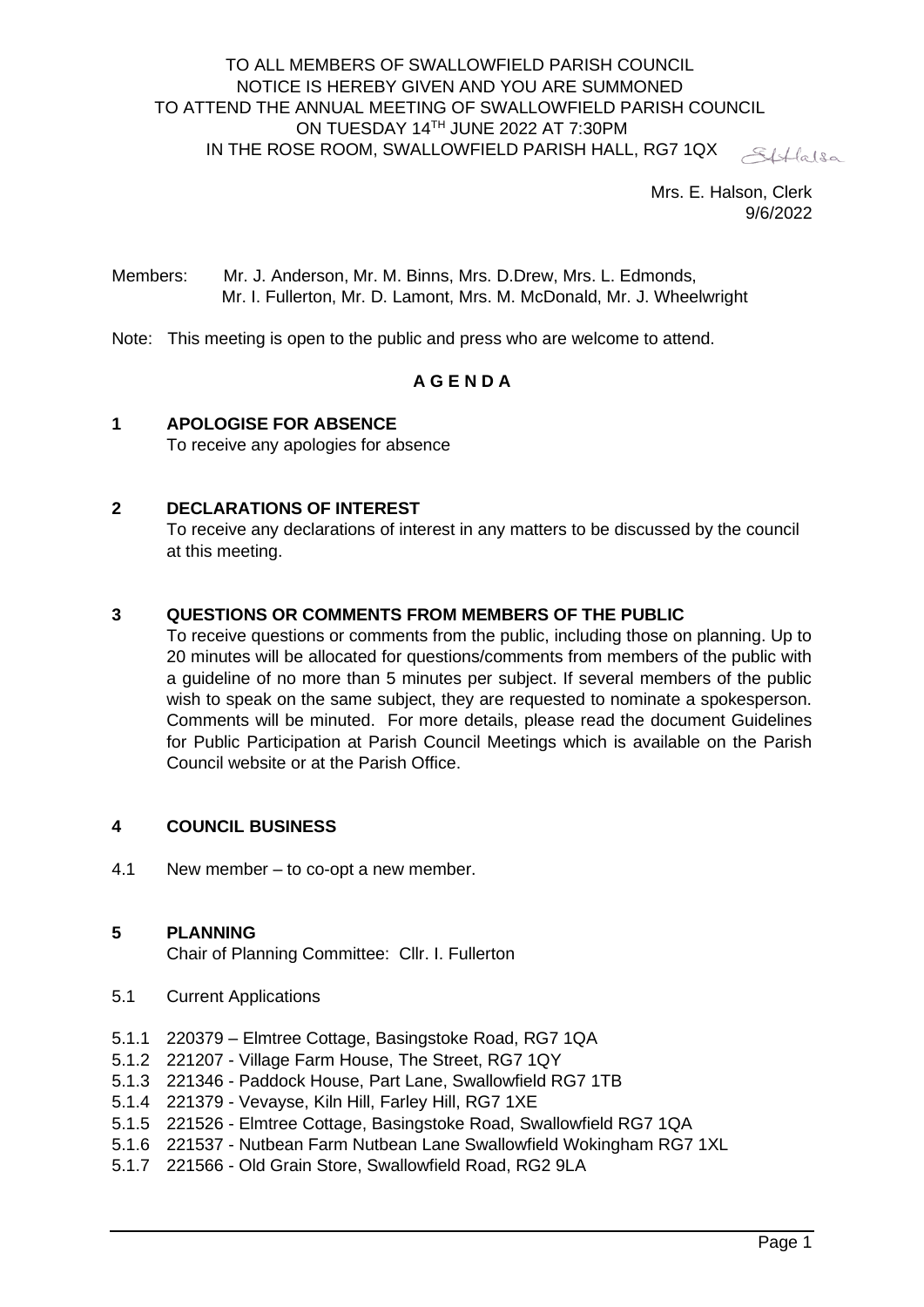### 5.2 Results

- 5.2.1 220034 Lambs Farm Business Park, Basingstoke Road, Swallowfield Approved
- 5.2.2 220655 Riseley Business Park, Napoleon House, Basingstoke Road Approved
- 5.2.3 220971 Uplands, Basingstoke Road, Swallowfield RG7 1PY Approved
- 5.2.4 220980 Old Cottage, Swallowfield Street, Swallowfield RG7 1QX Approved
- 5.2.5 220981 Springalls Farmhouse Trowes Lane Swallowfield RG7 1RN Approved
- 5.2.6 221042 5 and 6 The Mews, Farley Hill, RG7 1XD Tree Consent Given
- 5.2.7 221241 Land north of Sheepbridge Court Farm, Basingstoke Road, Swallowfield RG7 1PT Needs EIA
- 5.2.8 221302 Land Adjacent to Dukes Field Cottage, Norton Road, Riseley RG7 1SH Objections Raised
- 5.3 Enforcement Investigations
- 5.3.1 Open Cases to **NOTE** there are eight open cases, including two new ones.
- 5.3.2 Closed Cases to **NOTE** two enforcement investigations have been closed, one voluntary compliance, one not expedient,

#### **6 FINANCE**

(Budgets/investments/sinking fund/grants/risk assessments/insurance) Lead Councillor: Cllr. J. Anderson

- 6.1 Month End
- 6.1.1 Month End Accounts to **NOTE** that the Month End Accounts have been circulated.

It is **PROPOSED** that these are accepted. Circulated.

- 6.1.2 Bank Reconciliation Statements to **APPROVE** the Month End Bank Reconciliation Statements. Circulated.
- 6.2 Year End
- 6.2.1 Year End Accounts to **NOTE** that the Year End Accounts have been circulated.

It is **PROPOSED** that these are accepted. Circulated.

- 6.2.2 Bank Reconciliation Statements to **APPROVE** the Year End Bank Reconciliation Statements. Circulated.
- 6.3 Internal Audit
- 6.3.1 Interim Audit Report to **NOTE** that the interim report has been reviewed by the Finance Working Group and an action plan has been prepared. Circulated.

It is **PROPOSED** that the recommendations of the Finance Working Group are accepted.

6.3.2 Internal Audit Report – to **NOTE** that the year end report from the internal auditor has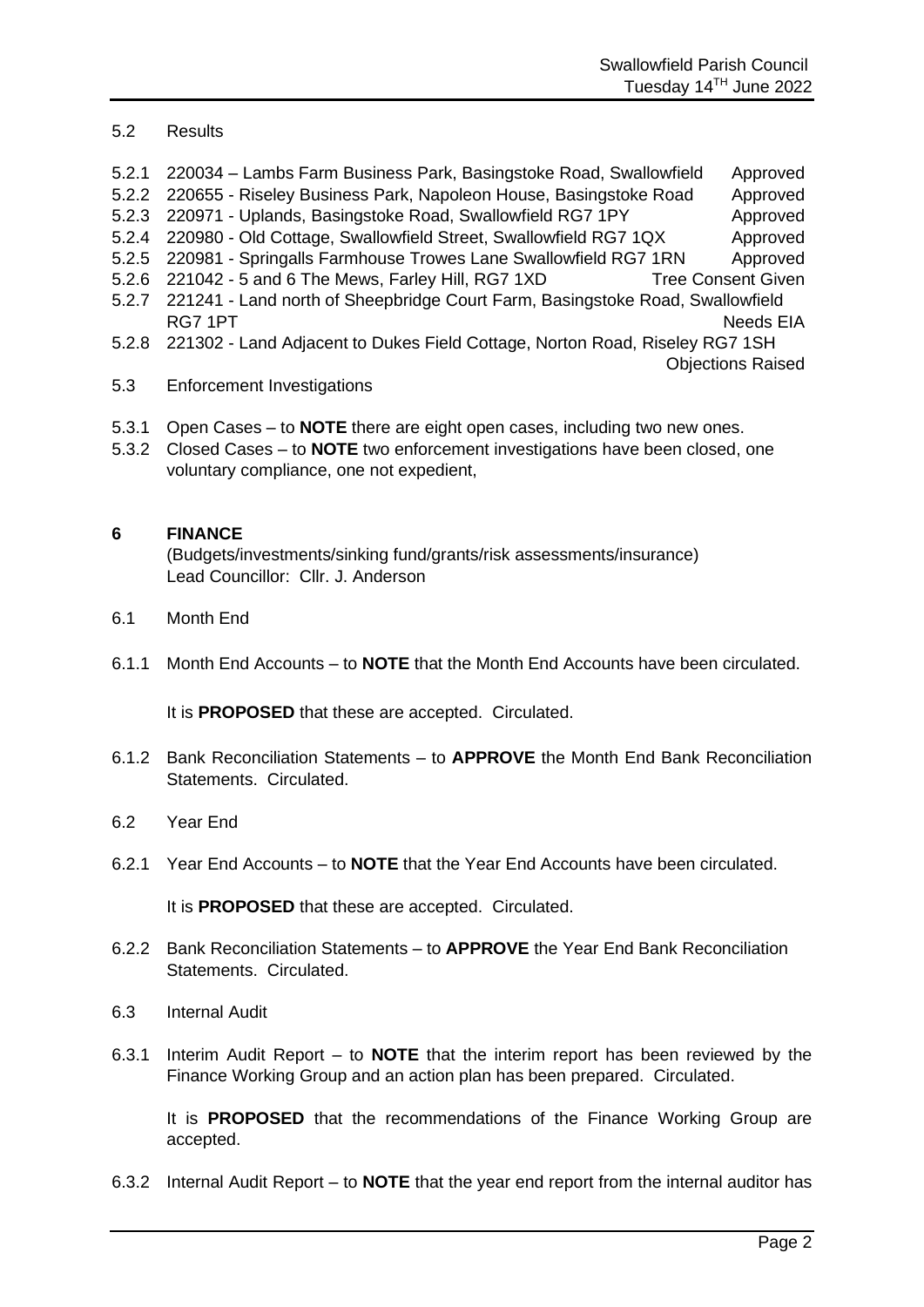been received. It has been reviewed by the Finance Working Group and an action plan has been prepared. Circulated.

It is **PROPOSED** that the recommendations of the Finance Working Group are accepted.

- 6.4 Annual Return
- 6.4.1 Annual Governance Statement to **NOTE** that this has been circulated and all councillors are asked to confirm their understanding of the document.

It is **PROPOSED** that the Annual Governance Statement is **APPROVED**.

6.4.2 Accounting Statements – to **NOTE** that these have been circulated.

It is **PROPOSED** that the Accounting Statements are **APPROVED**.

- 6.4.3 Exercise of electors' rights to **NOTE** that the inspection period commences on 20<sup>th</sup> June 2022 and ends on 29<sup>th</sup> July 2022.
- **7 BILLS FOR PAYMENT –** to **APPROVE** [list to be provided at meeting]

#### **8 PROPERTY**

- 8.1 Residential Properties it is **PROPOSED** that due to commercial sensitivities the press and public are excluded during discussion of this topic in accordance with the Local Government Act 1972 & Public Bodies (Admission to Meetings) Act 1960. Paper circulated.
- 8.2 Riseley Sports Pavilion
- 8.2.1 Remedial Work to **NOTE** that a recent inspection following the major work carried out at the Sports Pavilion identified items of remedial work. It is **PROPOSED** that the council carry out the work detailed in the report circulated at a cost of £1,255.
- 8.3 Riseley Children's Play Area to **CONSIDER** the quotations received for the replacement of the perimeter fencing. Paper circulated.

#### **9 ENVIRONMENT**

- 9.1 Bulbs it is **PROPOSED** that the council set aside £250 to purchase bulbs to be planted around the parish in the autumn.
- 9.2 Christmas Tree it is **PROPOSED** that the council set aside £200 to purchase a Christmas Tree and lights to be erected outside the Parish Office.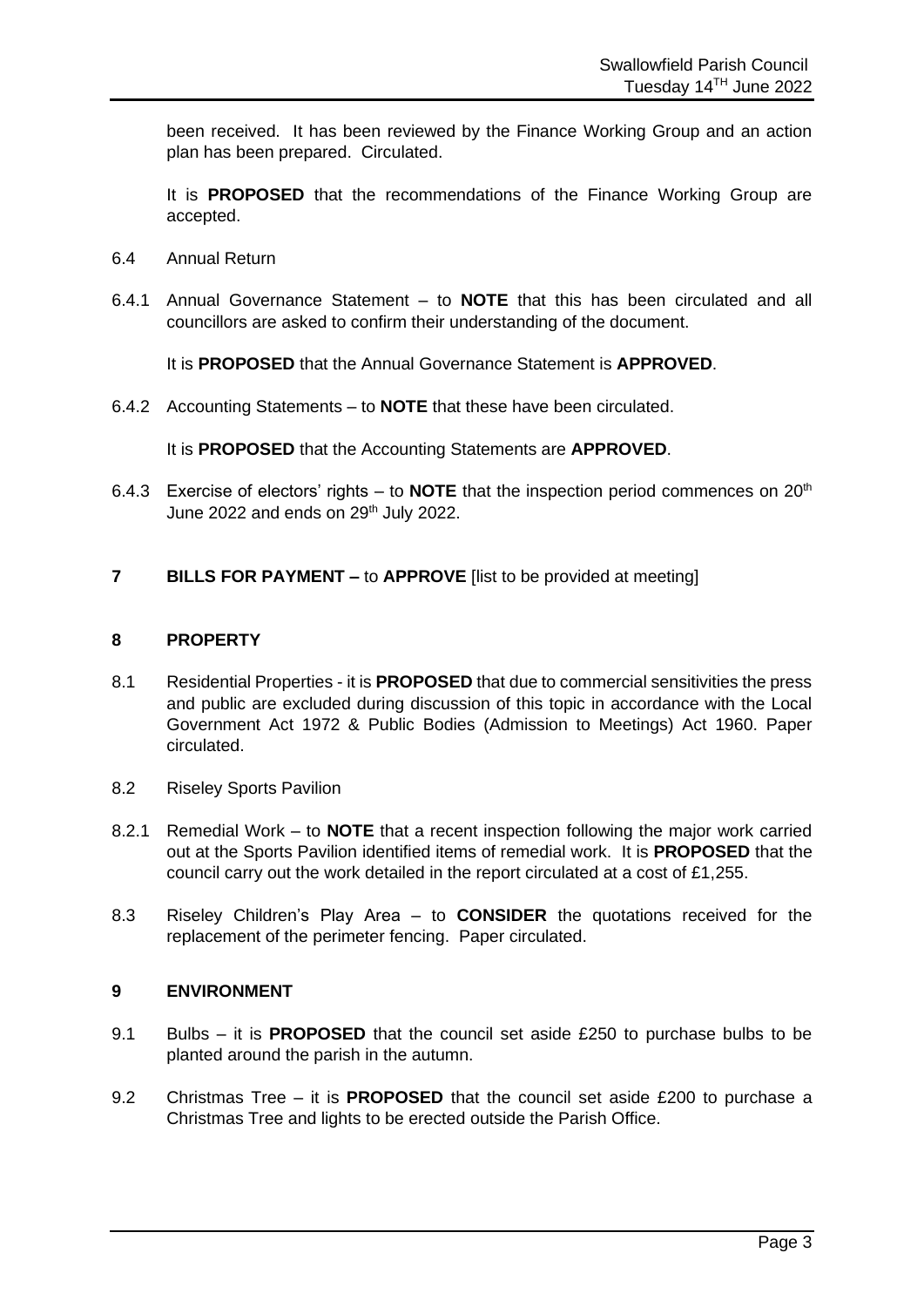### **10 TRANSPORT**

(Road issues/speeding/public transport/police liaison) Lead Councillor: Cllr. I. Fullerton

10.1 Speedwatch Signs - it is **PROPOSED** that the council purchases seven Speedwatch signs at a cost of £225 plus VAT. Paper circulated.

### **11 COMMUNICATION**

11.1 Update – to **NOTE** receipt of a report from Cllr. Lamont detailing progress on the projects to update email, the newsletter and the website as well as use of the new logo and engagement on Facebook. Circulated.

## **12 DATE OF NEXT MEETING**

Tuesday 12<sup>th</sup> July 2022 at 7.30 p.m. in the Rose Room, Swallowfield Parish Hall, Swallowfield Street, Swallowfield .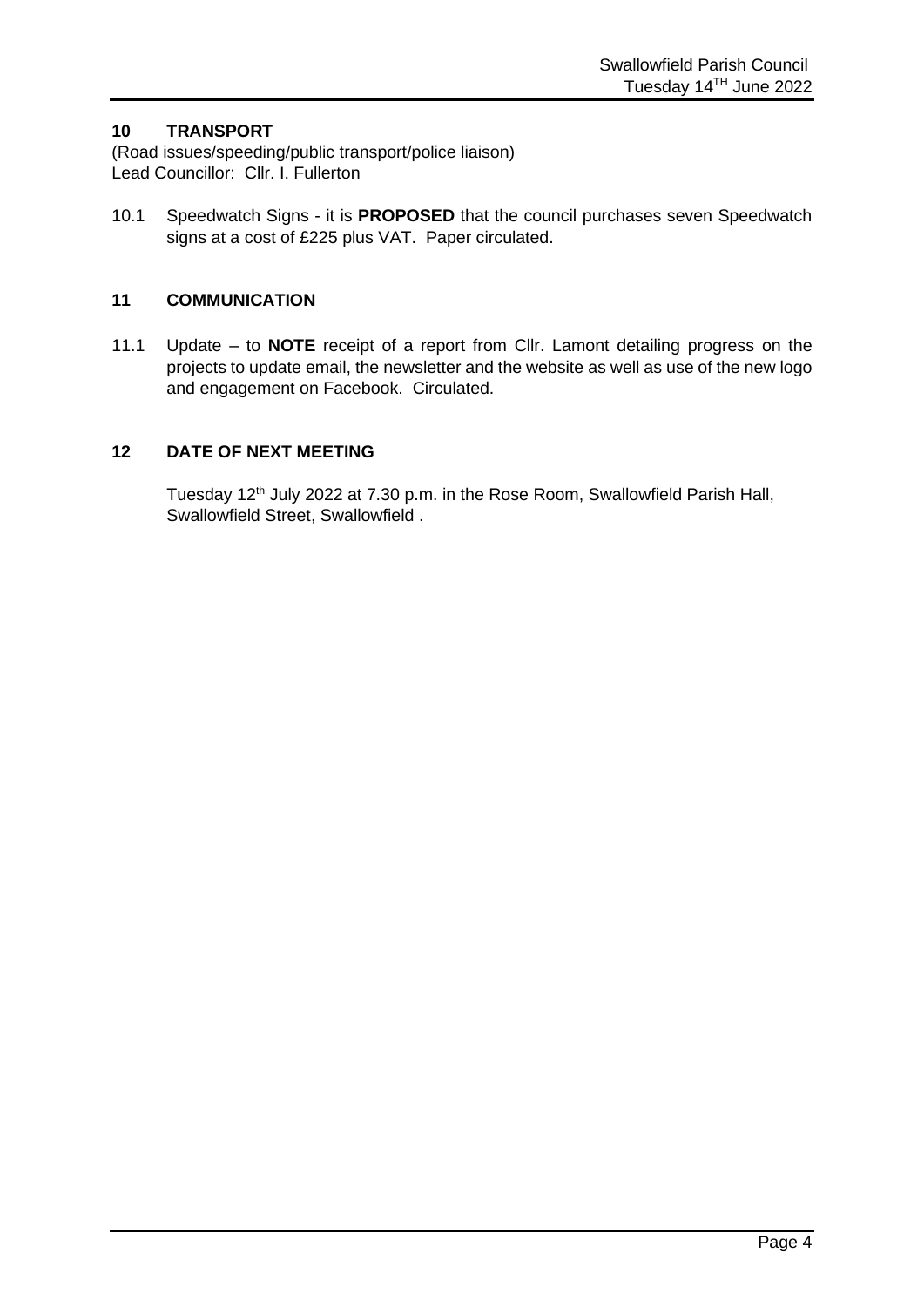Appendix A

# 5 PLANNING

5.1 Current Applications

| Agenda<br><b>Ref</b> | App<br><b>No</b> | <b>Type</b>                                                | <b>Address</b>                                                          | <b>Application</b>                                                                                                                                                                                                                                  |
|----------------------|------------------|------------------------------------------------------------|-------------------------------------------------------------------------|-----------------------------------------------------------------------------------------------------------------------------------------------------------------------------------------------------------------------------------------------------|
| 5.1.1                | 220379           | Full application                                           | Elmtree Cottage,<br><b>Basingstoke Road</b><br><b>RG7 1QA</b>           | Full application for the proposed demolition and rebuilding of existing<br>equine buildings and first floor office accommodation, plus insertion of<br>12 no. rooflights.<br>Revised plans submitted, originally considered by the council in March |
|                      |                  |                                                            |                                                                         | 2022.                                                                                                                                                                                                                                               |
| 5.1.2                | 221207           | Listed Building<br>Consent                                 | Village Farm House, The<br>Street,<br><b>RG7 1QY</b>                    | Application for Listed Building consent for the proposed installation of<br>replacement fenestration to the rear and side, with associated pointing<br>repairs.                                                                                     |
| 5.1.3                | 221346           | Householder                                                | Paddock House, Part<br>Lane, Swallowfield<br>RG7 1TB                    | Householder application for the proposed erection of an electric wooden<br>gate following the removal of the existing gate.                                                                                                                         |
| 5.1.4                | 221379           | Householder                                                | Vevayse, Kiln Hill,<br>Farley Hill,<br>RG71XE                           | Householder application for the proposed erection of a part single front<br>extension park first floor side extension. Changes to fenestration and<br>exterior render to dwelling.                                                                  |
| 5.1.5                | 221526           | Certificate of<br>Lawful proposed<br>Use or<br>Development | Elmtree Cottage,<br>Basingstoke Road,<br>Swallowfield<br><b>RG7 1QA</b> | Application for a certificate of existing lawful development for the use of<br>land, stabling menage and associated buildings for the keeping of<br>horses.                                                                                         |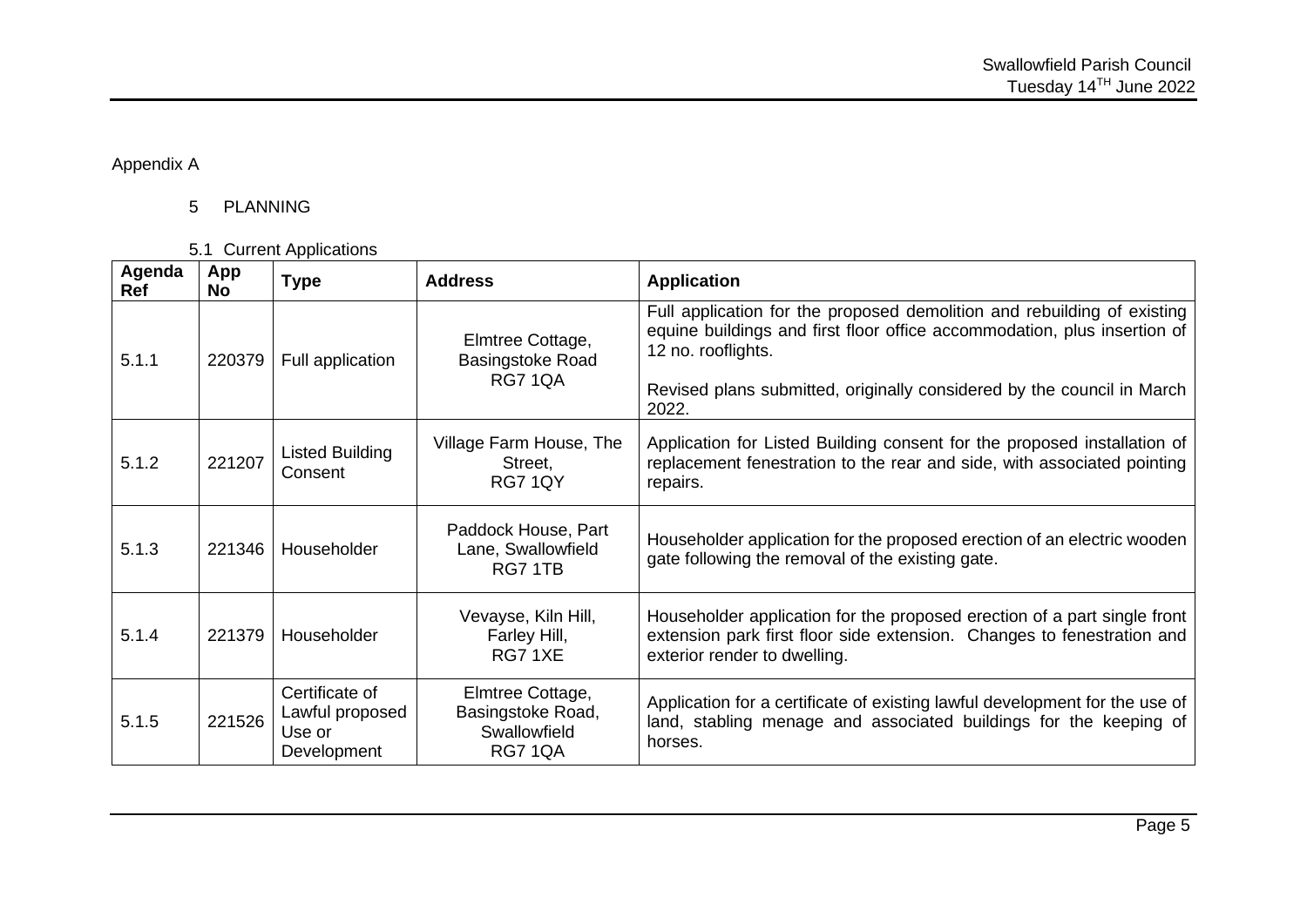| Agenda<br><b>Ref</b> | App<br><b>No</b> | <b>Type</b>                           | <b>Address</b>                                       | <b>Application</b>                                                                                                                                                                                                                                                                                                                                                                                                                                                                                                                           |
|----------------------|------------------|---------------------------------------|------------------------------------------------------|----------------------------------------------------------------------------------------------------------------------------------------------------------------------------------------------------------------------------------------------------------------------------------------------------------------------------------------------------------------------------------------------------------------------------------------------------------------------------------------------------------------------------------------------|
| 5.1.6                | 221537           | Variation/<br>Removal of<br>Condition | Nutbean Farm Nutbean<br>Lane Swallowfield<br>RG7 1XL | Application to vary condition 1 of planning consent 211975 for the<br>proposed change of use of land from agricultural to equestrian plus<br>erection of 2 no. stable buildings with associated hardstanding, the<br>creation of a mange and extended vehicular access (part retrospective).<br>Condition 1 refers to the approved details and the variation is to allow an<br>increase the pitch of the roof of the approved stable buildings from 16<br>degrees to 30 degrees to allow for a clay tiled roof to match nearby<br>buildings. |
| 5.1.7                | 221566           | Prior Approval                        | Old Grain Store,<br>Swallowfield Road,<br>RG2 9LA    | Prior approval submission for the conversion of an existing agricultural<br>barn into 1 no. dwelling and conversion of existing grain silos into 4 no.<br>dwellings.                                                                                                                                                                                                                                                                                                                                                                         |

# 5.2 Results

| Agenda<br><b>Ref</b> | App<br><b>No</b> | <b>Address</b>                                                                                    | <b>Application</b>                                                                                                                                                                                                                                                                                                                                     | <b>Result</b> |
|----------------------|------------------|---------------------------------------------------------------------------------------------------|--------------------------------------------------------------------------------------------------------------------------------------------------------------------------------------------------------------------------------------------------------------------------------------------------------------------------------------------------------|---------------|
| 5.2.1                | 220034           | Lambs Farm<br><b>Business Park,</b><br>Basingstoke<br>Road,<br>Swallowfield                       | Full application for the proposed erection of 3No business units within the business park<br>with additional vehicle parking and ancillary works.<br>Swallowfield Parish Council objected to this application; it was approved by the WBC<br>Planning Committee following recommendation by the Planning Team.<br>Various<br>conditions have been set. | Approved      |
| 5.2.2                | 220655           | Riseley<br><b>Business Park,</b><br>Napoleon<br>House,<br>Basingstoke<br>Road, Riseley<br>RG7 1NW | Full application for the proposed alterations to existing office building including insertion<br>of 13no. roof lights at first floor and roof level, insertion of 2no. windows and change of<br>'garage-style' door to window at ground floor level.<br>Swallowfield Parish Council objected to this application.                                      | Approved      |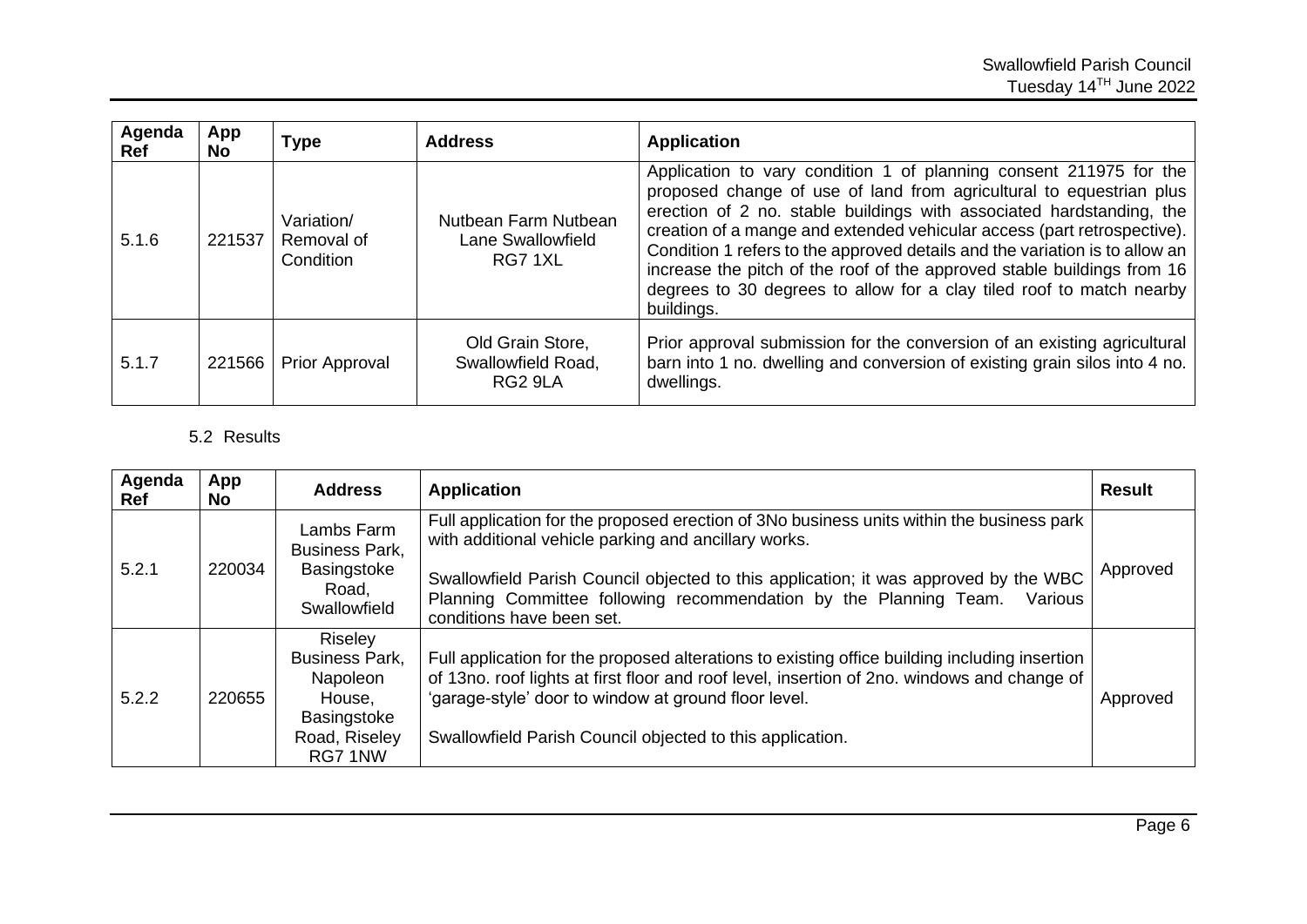| Agenda<br><b>Ref</b> | App<br><b>No</b> | <b>Address</b>                                                                                  | <b>Application</b>                                                                                                                                                                                                                                                                                                                                                                                                                                                                           | <b>Result</b>            |
|----------------------|------------------|-------------------------------------------------------------------------------------------------|----------------------------------------------------------------------------------------------------------------------------------------------------------------------------------------------------------------------------------------------------------------------------------------------------------------------------------------------------------------------------------------------------------------------------------------------------------------------------------------------|--------------------------|
| 5.2.3                | 220971           | Uplands,<br>Basngstoke<br>Road,<br>Swallowfield<br>RG7 1PY                                      | Householder application for the proposed conversion of garage to habitable<br>accommodation. New porch (following demolition of existing) single storey extension to<br>the rear with a roof light linking outbuilding.<br>Swallowfield Parish Council did not comment on this application.                                                                                                                                                                                                  | Approved                 |
| 5.2.4                | 220980           | Old Cottage,<br>Swallowfield<br>Street,<br>Swallowfield<br><b>RG7 1QX</b>                       | Householder application for proposed conversion of garage to create habitable space,<br>first floor side extension, part single part two storey rear extension, 2 no. rooflights,<br>changes to fenestration and associated roof alterations (part-retrospective).<br>Swallowfield Parish Council commented on parking provision and a need to ensure that<br>the recommendations in the ecology report are adhered to. Conditions have been set<br>to ensure that both items are addressed. | Approved                 |
| 5.2.5                | 220981           | Springalls<br>Farmhouse<br><b>Trowes Lane</b><br>Swallowfield<br>Wokingham<br>RG71RN            | Full application for the retention of two timber outbuildings for use as a gym and therapy<br>room in connection with the approved residential institution use and correction of the<br>rear site curtilage.(RETROSPECTIVE).<br>Swallowfield Parish Council did not comment on this application.                                                                                                                                                                                             | Approved                 |
| 5.2.6                | 221042           | 5 and 6 The<br>Mews, Farley<br>Hill,<br>RG71XD                                                  | APPLICATION FOR WORKS TO PROTECTED TREE(S) TPO 437/1988, AREA 1 S1,<br>Sycamore - Remove deadwood S2, Sycamore - Remove deadwood S3, Sycamore -<br>Remove deadwood S4, Sycamore - Remove deadwood S5, Sycamore - Remove<br>deadwood S6, Sycamore - Remove deadwood O1, Oak - Remove deadwood                                                                                                                                                                                                 | Tree<br>Consent<br>Given |
| 5.2.7                | 221241           | Land north of<br>Sheepbridge<br>Court Farm,<br>Baskingstoke<br>Road,<br>Swallowfield<br>RG7 1PT | Screening Opinion application for an Environmental Impact Assessment for a proposed<br>26 hectare solar array with associated development.<br>Swallowfield Parish Council submitted its concerns and outline the impacts which would<br>require careful and well considered mitigation. WBC has reflected these concerns in its<br>response.                                                                                                                                                 | Needs EIA                |